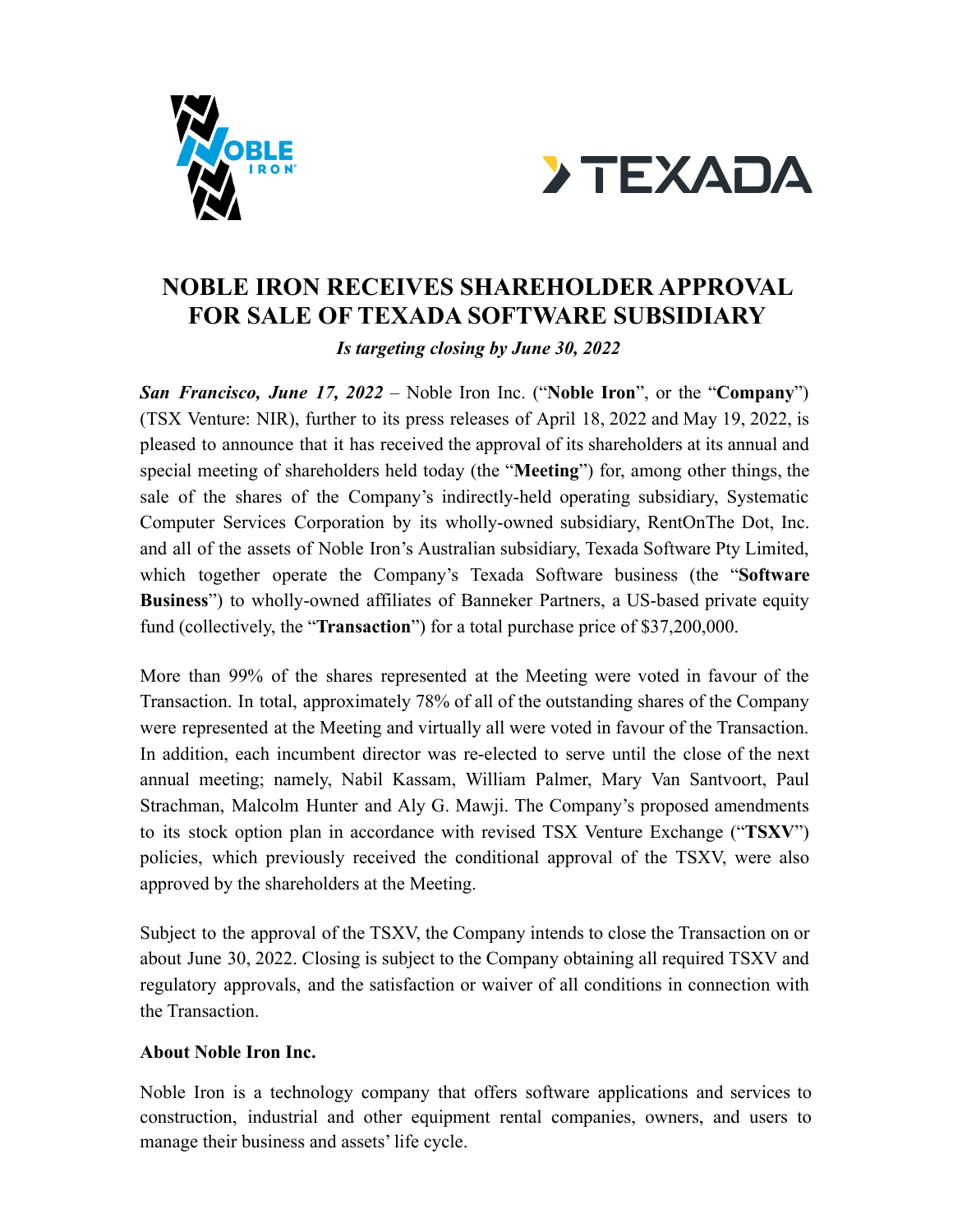Texada Software, a wholly owned subsidiary of Noble Iron, offers cloud or client-based software applications for equipment rental companies, equipment dealerships, construction companies, general contractors, and equipment operators, including mechanics, logistics managers and service technicians. Texada's products manage the entire asset lifecycle, including equipment purchasing; rental and sales transactions; inventory location, utilization, maintenance and depreciation tracking; used equipment sales and disposals analysis; and inventory replenishment analysis. Texada is the provider of industry-leading technology FleetLogic, a mobile field service and logistics management platform; SRM (Systematic Rental Management), a complete management software for scaling rental businesses; Texada Pay, a payment processing platform; and GateWay, an online store and mobile e-commerce app for customers and sales teams. For more information, visit [www.texadasoftware.com](http://www.texadasoftware.com) or call 1(800) 361-1233.

Noble Iron can be reached at [www.nobleiron.com/contact-us.](https://nobleiron.com/contact-us)

Corporate communications contacts: Mariam Chaudhry Chief Financial Officer t: (226) 962-2718 e: [mariam.chaudhry@nobleiron.com](mailto:mariam.chaudhry@nobleiron.com)

Nabil Kassam Founder, Chairman & CEO t: (650) 766-9177 e: [nabil@nobleiron.com](mailto:nabil@nobleiron.com)

## **About Banneker Partners**

Banneker Partners invests in growing, mission-critical software businesses to drive long-term, sustainable value, and has raised over \$700M in committed capital across its funds. Banneker Partners' investment strategy is to collaborate with management teams through capital, strategic, and operational support to enable accelerated growth guided by the focus on enhancing value to the end customers of the software. Banneker Partners is at arm's length with Noble Iron, its significant shareholders, and subsidiaries.

## **Cautionary Note Regarding Forward-Looking Statements**

This news release may contain forward-looking statements which reflect the Company's current expectations regarding future events. The forward-looking statements are often, but not always, identified using words such as "seek", "anticipate", "plan", "estimate", "expect", "intend" and statements that an event or result "may", "will", "should", "could" or "might" occur or be achieved and other similar expressions. Forward-looking statements and information involve known and unknown risks, uncertainties and other factors that may cause actual results to differ materially from those expressed or implied in the forward-looking statements and information and accordingly, readers should not